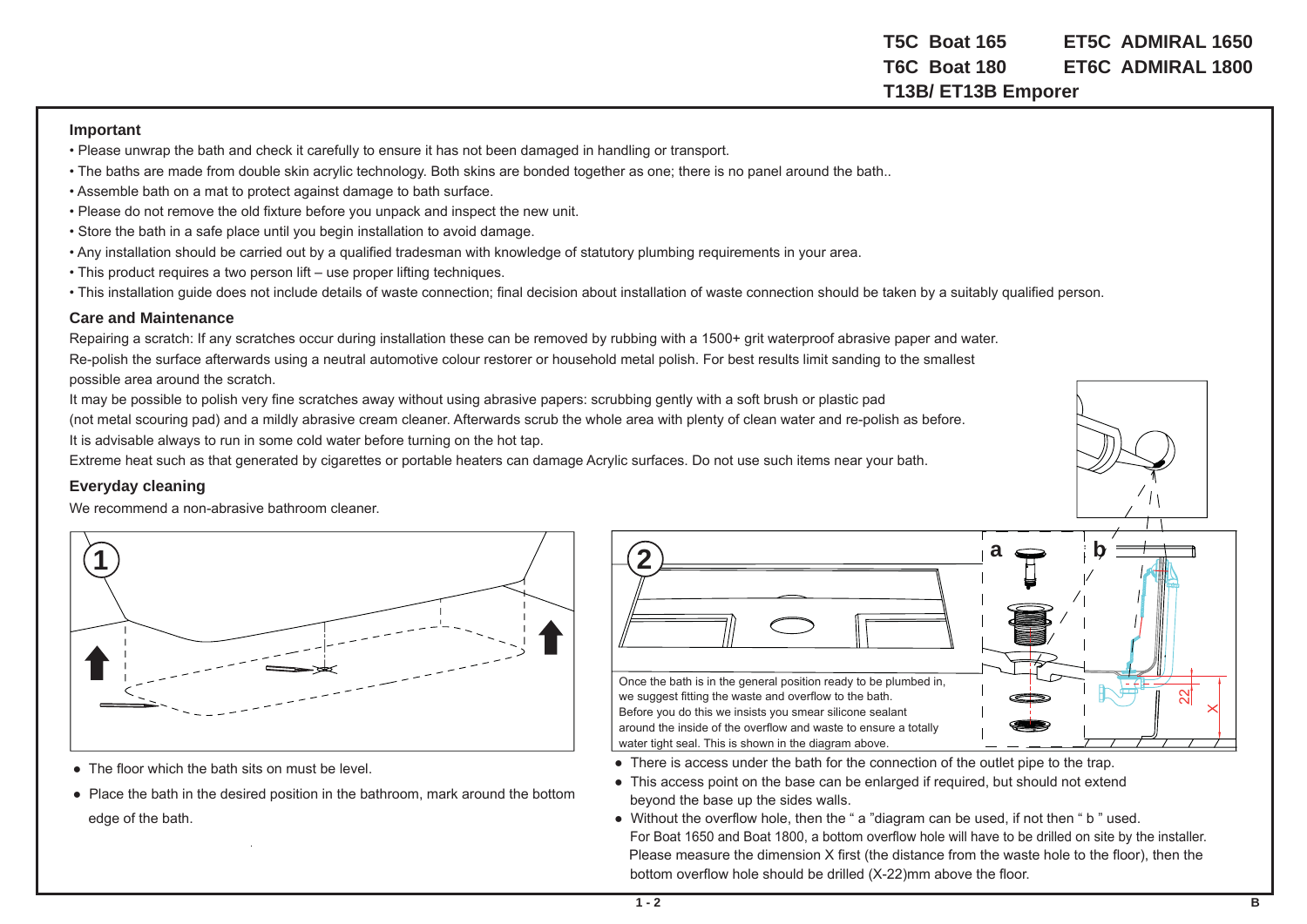**● There are two ways in which you can connect the drain pipe to the waste.**



Method 1) If you have a waste that comes up through the floor, you can connect to it with a flexible drain pipe which enables you to tilt the bath up and move the bath into the required position. To avoid water retention in the trap the flexible pipe should have a continuous downward flow



Method 2) If under-floor access is impossible, an additional hole of approx 45mm diameter can be drilled through the outer skin of the bath to allow the trap to be connected to a rigid pipe.





● Securing your bath to the floor!!!

 When the bath is in position and the installation is complete, It is recommended that you apply a bead of clear silicone sealant around the bottom of the bath to secure it to the floor.

● Should maintenance access be needed the silicone can be released by cutting round it with a sharp knife.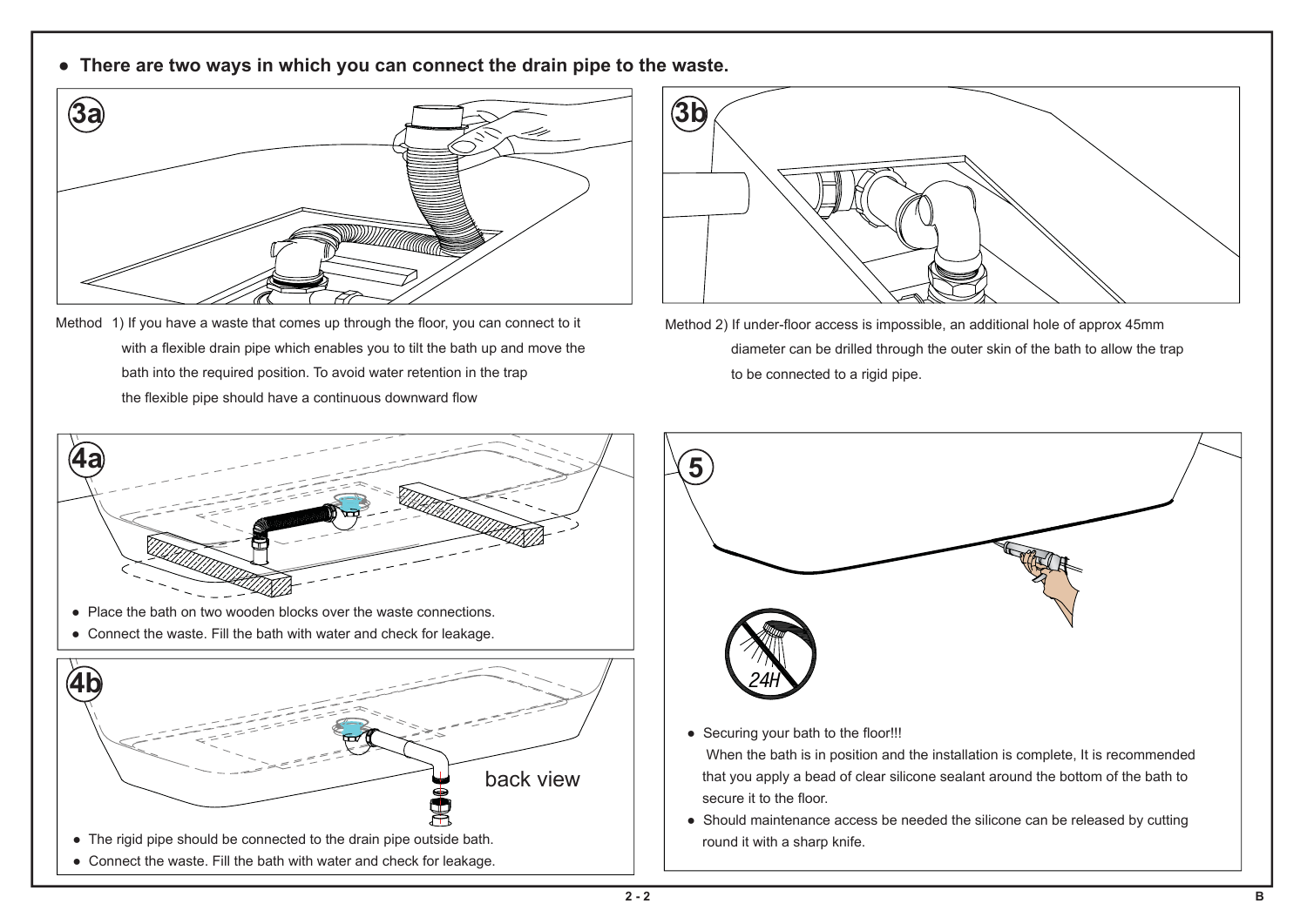